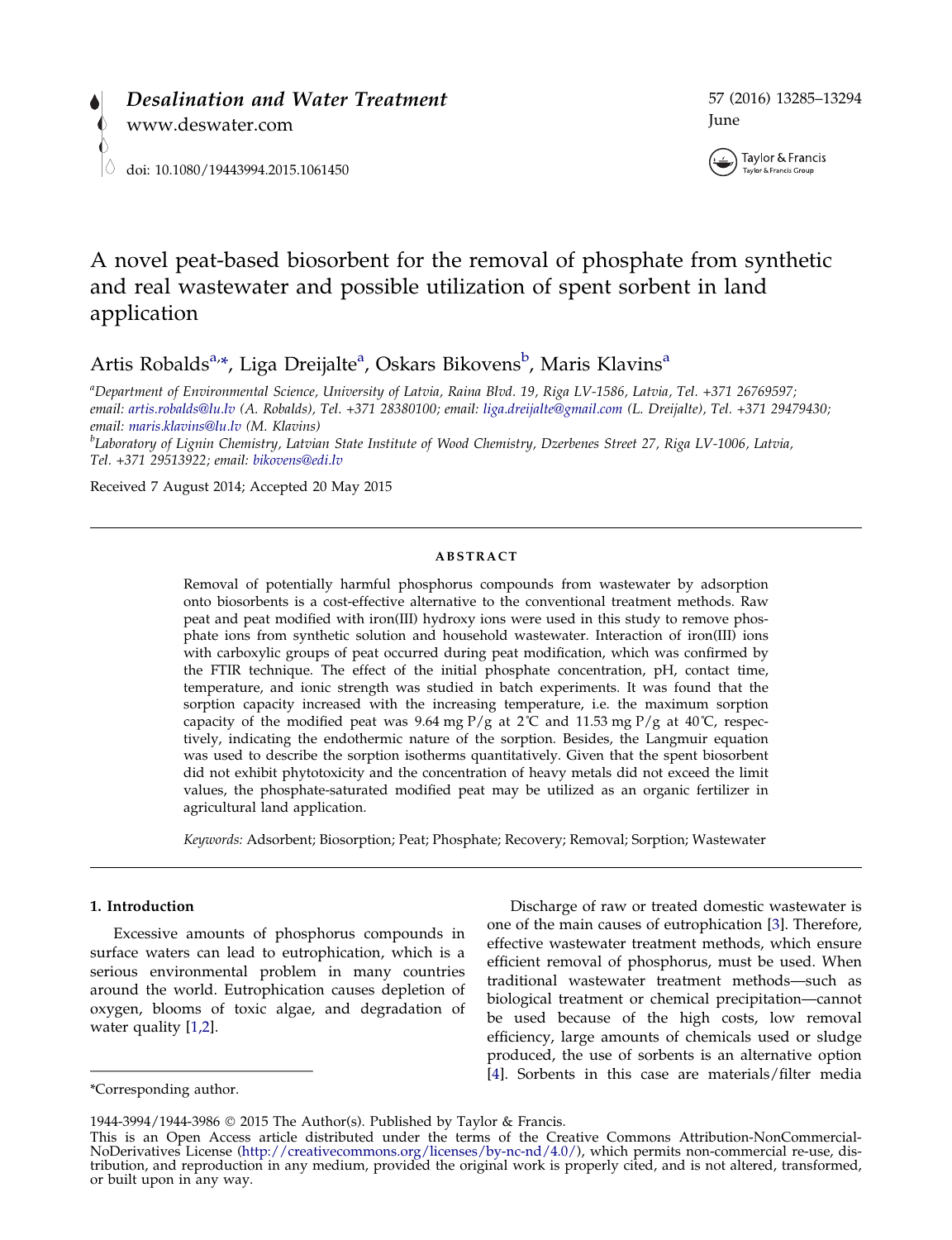used in wastewater treatment and characterized by a high affinity for phosphorus [[5\]](#page-8-0). One of the options is to use these materials/sorbents in constructed wetlands, which have been widely used for many years as a low-cost and low-maintenance alternative to treat phosphate-rich wastewater. However, the possibilities of removing phosphorus compounds in constructed wetlands are limited [[5](#page-8-0)]. Therefore, we need specific media (sorbents) with a high phosphate sorption capacity and low cost. Taking into account that the known extractable sources of phosphate rock may be depleted in less than 100 years [[6](#page-8-0)], there is a pressing need to recycle phosphorus contained in wastewater.

Peat is a prospective material for the removal of phosphate ions from aqueous solutions [[7\]](#page-8-0). Although the sorption capacity of raw peat is low, we presume that it can be significantly increased by modifying peat with iron compounds. Naturally occurring iron-rich materials and waste products, such as low-grade iron ore [[8\]](#page-8-0), steel slags [[9\]](#page-8-0), red mud [\[10](#page-8-0)], ferric sludge [\[2](#page-8-0)], ferric water treatment residuals [[11](#page-8-0)], iron oxides [[12](#page-8-0)], iron-rich humus soils [[13\]](#page-8-0), iron oxide tailings [\[1\]](#page-8-0), ironrich calcareous soils [\[14\]](#page-8-0), and goethite [\[15\]](#page-8-0), are known for high affinities for phosphate sorption, and most of them have been tested as adsorbents in laboratoryscale experiments to remove phosphorus compounds.

Peat is a light brown to black organic material formed under waterlogged conditions from the partial decomposition of mosses and other bryophytes, sedges, grasses, shrubs, and trees [[16](#page-8-0)]. Peat has unique characteristics: large specific surface area; high waterholding capacity, and high porosity; it is easy to handle, process, grade, and blend; it is widely available in many parts of the world and is relatively cheap [[17,18\]](#page-8-0). Consequently, the use of peat as a potential substrate in constructed wetlands has significant advantages compared to other biosorbents. Moreover, phosphate-saturated peat (i.e. spent sorbent) can be used to maintain soil structure, be a source of phosphorus in the soil, increase the content of organic matter, and improve moisture retention. So, peat can be used as a soil conditioner.

The aims of the study were to make a modified peat sorbent, to apply it in removing phosphates, and to evaluate the potential disposal of the spent sorbent as a soil conditioner.

## 2. Materials and methods

# 2.1. Preparation, characterization, and modification of the sorbent

All chemicals were of analytical grade (except  $FeCl<sub>3</sub>·6H<sub>2</sub>O$ , which was of purified grade) and they were used without further purification. Sphagnum fuscum peat was collected from an industrially mined raised bog in Latvia. The peat sample was homogenized and sieved through a 2-mm sieve to remove large particles and then dried at 105˚C for 24 h. The modified peat was prepared using an approach similar to that of Harvey and Rhue [[19\]](#page-8-0):  $67.55$  g of FeCl<sub>3</sub> $\cdot$ 6H<sub>2</sub>O was dissolved in 250 ml of distilled water, then 250 ml of 3.0 M NaOH was added, and the suspension was left for 12 h. The resulted precipitate was mixed well with 100 g of peat, filtered, washed with 250 ml deionized water, air-dried, and heated for 4 h at 60˚C. The raw and modified peats were characterized by their botanical composition, major physical and chemical properties (through elemental analysis using a Carlo Erba EA 1108 Elemental Analyzer), pH (in  $H_2O$ ; 1:10 peat/water volume ratio), content of organic matter, and degree of decomposition (as shown in Table [1](#page-2-0)). The content of organic matter was measured after combusting a sample  $(1.0 \text{ g})$  at 550°C for 4 h and weighed. Total concentrations of metals in the peat, modified peat, and spent sorbent (i.e. modified peat after phosphate sorption) were analyzed using an atomic absorption spectrometer (PerkinElmer AAnalyst 200) after nitric acid digestion according to the EPA Method 3050B [\[20\]](#page-9-0). The particle-size distribution of peat and modified peat was analyzed by the conventional drysieving technique. The FTIR spectra were acquired in KBr pellets using a Spectrum One apparatus (PerkinElmer). X-ray diffraction (XRD) analysis of modified peat was conducted with a Bruker D8 Advance X-Ray powder diffractometer employing  $CuK_\alpha$  radiation. The specific surface areas of raw and modified peats were estimated by the Brunauer–Emmett–Teller (BET) method, using a surface area analyzer (Gemini 2360). The point of zero charge ( $pH_{ZPC}$ ) was measured by the pH drift method.

#### 2.2. Removal of phosphate from synthetic solution

The removal of phosphate ions from the aqueous synthetic solution was conducted using batch experiments, including: (1) isotherm studies at different temperatures, (2) kinetic studies, (3) pH studies, and (4) ionic strength studies.

Phosphate solutions were prepared by diluting the stock solution to the desired concentration using deionized water. The stock solution of phosphate (500 mg P/l) was prepared by dissolving 4.3936 g of  $KH<sub>2</sub>PO<sub>4</sub>$  in 2,000 ml of deionized water.

If not stated otherwise, raw or modified peat (1.0 g) was mixed with 80 ml of the solution containing phosphate ions (25 mg P/l), then shaken on a rotary shaker with a constant speed of 140 rpm for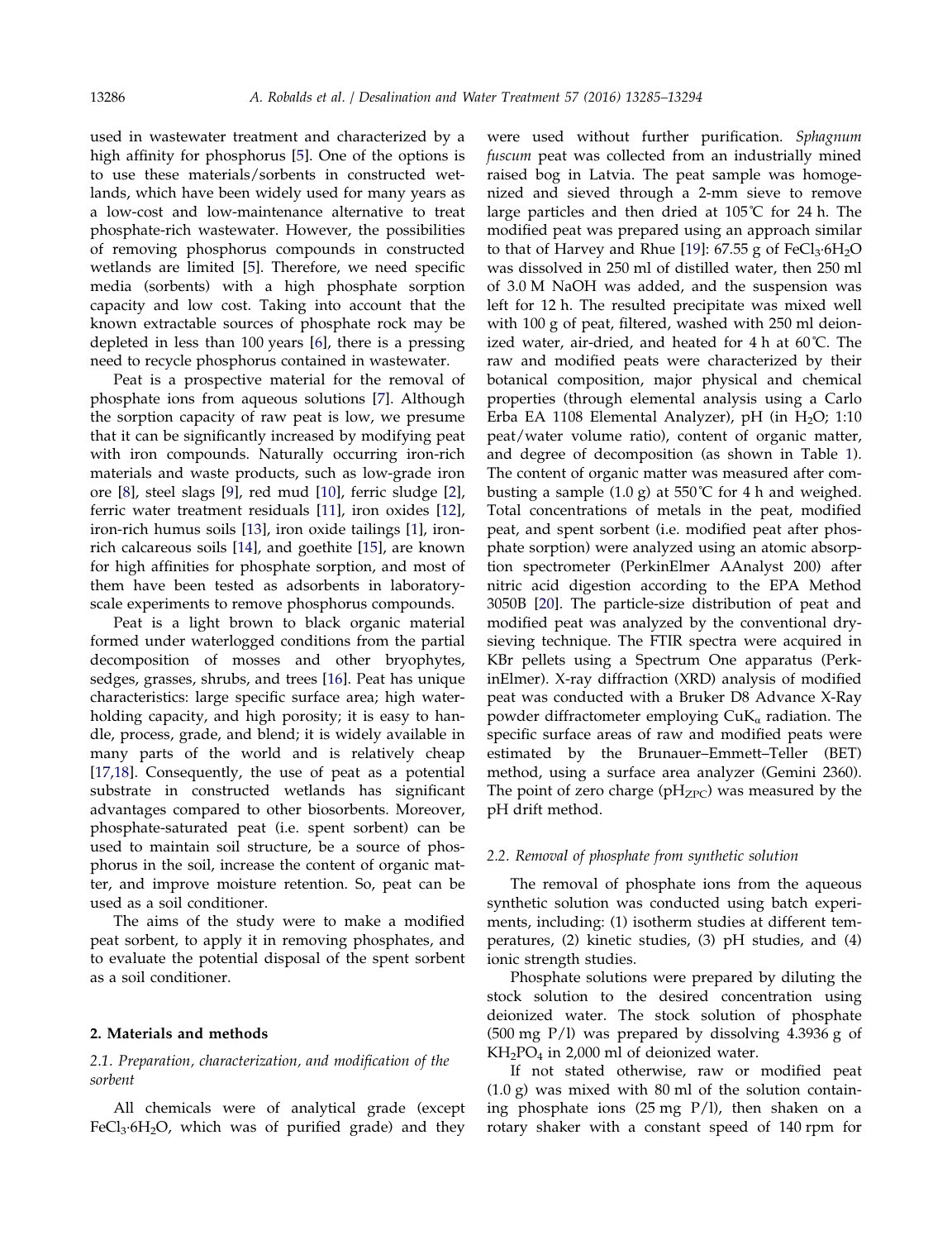<span id="page-2-0"></span>Table 1 Characteristics of raw peat and modified peat

|                                    |                                  |                                                                                             | Raw peat                       |                              |                              | Modified peat             |
|------------------------------------|----------------------------------|---------------------------------------------------------------------------------------------|--------------------------------|------------------------------|------------------------------|---------------------------|
| Peat type                          |                                  |                                                                                             |                                |                              |                              |                           |
| $pH$ (in $H_2O$ )                  |                                  |                                                                                             | 3.31                           |                              |                              | 5.15                      |
| Organic matter, %                  |                                  |                                                                                             | 96.6                           |                              |                              | 83.4                      |
| Decomposition degree, %            |                                  |                                                                                             | 22                             |                              |                              | -                         |
| $C, \%$                            |                                  |                                                                                             | 46.57                          |                              |                              | 32.98                     |
| H, $%$                             |                                  |                                                                                             | 5.52                           |                              |                              | 4.48                      |
| $N, \%$                            |                                  | 0.96                                                                                        |                                |                              | 0.66                         |                           |
| $S, \%$                            |                                  | < 0.5                                                                                       |                                |                              | 0.0                          |                           |
| Specific surface area BET, $m^2/g$ |                                  | 3.02                                                                                        |                                |                              |                              |                           |
| Zero point of charge               |                                  |                                                                                             | 2.43                           |                              |                              |                           |
| Concentration of iron, mg/kg       |                                  | 789                                                                                         |                                | 125,000                      |                              |                           |
|                                    |                                  | Particle size distribution (before modification/ after modification), $\%$ w/w <sup>3</sup> |                                |                              |                              |                           |
| $< 0.05$ mm<br>$1.0/1.1\%$         | $0.05 - 0.125$ mm<br>$7.0/6.5\%$ | $0.125 - 0.250$ mm<br>18.2/8.6%                                                             | $0.25 - 0.50$ mm<br>29.7/14.6% | $0.5 - 1.0$ mm<br>28.6/22.3% | $1.0 - 2.0$ mm<br>15.5/36.1% | $>2.0$ mm<br>$0.0/10.8\%$ |

<sup>a</sup>Size fraction weight as a percentage of the total sample weight.

24 h at  $20^{\circ}$ C, and, finally, filtered before analysis of phosphate ions in the solution. No pH adjustments were made, except for the pH studies.

Isotherm studies were conducted at 2, 20, and 40˚C using solutions with the concentrations of 1, 10, 25, 50, 100, 250, and 500 mg P/l. Kinetic studies were performed with sorption times in the range of 1 min– 24 h, and sorbent mass  $m = 1.0$  or 0.2 g. In order to determine the effect of ionic strength on phosphate sorption, appropriate amounts of NaCl or  $Na<sub>2</sub>SO<sub>4</sub>$ were added to the phosphate solution in the range 0.05–1.00 mol/l. For the pH studies, the pH was adjusted in the range of 2–10 with 1.0, 0.5, or 0.1 M HCl, or NaOH using a pH meter (HANNA instruments pH 213). Different strategies were employed to study the effect of pH, namely, three series of tests were conducted: (1) without the pH adjustment during the sorption; initial concentration  $C_i = 50$  mg P/l,  $m = 1.0$  g; (2) pH was adjusted during the sorption (in 2, 4, and 22 h);  $C_i = 50$  mg P/l,  $m = 1.0$  g; and (3) pH was adjusted during the sorption (in 2, 4, and 22 h);  $C_i = 25$  mg P/l,  $m = 0.2$  g.

All sorption experiments were conducted in triplicate and the mean values were used. The relative standard deviation in all cases was less than 4.0%.

# 2.3. Test of kinetic models

The kinetic data were analyzed using two kinetic models: the Lagergren's first-order-rate equation [[21](#page-9-0)], also called the pseudo-first-order model [\[22\]](#page-9-0), and the pseudo-second-order model (Eqs. (1) and (2) as given below).

The most popular form of the pseudo-first-order model is the following:

$$
\log (q_e - q_t) = \log (q_e) - \frac{k_1}{2.303}t \tag{1}
$$

and the pseudo-second-order model is generally expressed as [\[23](#page-9-0)]:

$$
\frac{t}{q_t} = \frac{1}{k_2 q_e^2} + \frac{1}{q_e} t \tag{2}
$$

where  $q_e$  and  $q_t$  are the adsorption capacity (mg/g) at equilibrium at any time, while  $k_1$  (L/min) is the rate constant for the pseudo-first-order adsorption model and  $k_2$  (g/mg min) is the rate constant for the pseudo-second-order model.

#### 2.4. Removal of phosphate from wastewater

Modified peat  $(1.0 \text{ g})$  and wastewater  $(80 \text{ ml})$  were filled into glass bottles (100 ml), which were shaken at 140 rpm for 24 h. Then the wastewater was filtered, and the filtrate was analyzed for phosphates. Wastewater from two different sources was used in the experiments. The "Wastewater A" was obtained from a septic tank serving a household of three persons. The "Wastewater B" was taken from a wastewater treatment plant. The plant has a maximum design capacity of 350,000  $m<sup>3</sup>$  per day. The wastewater was characterized according to the Standard Methods for Examination of Water and Wastewater [[24\]](#page-9-0). Characteristics of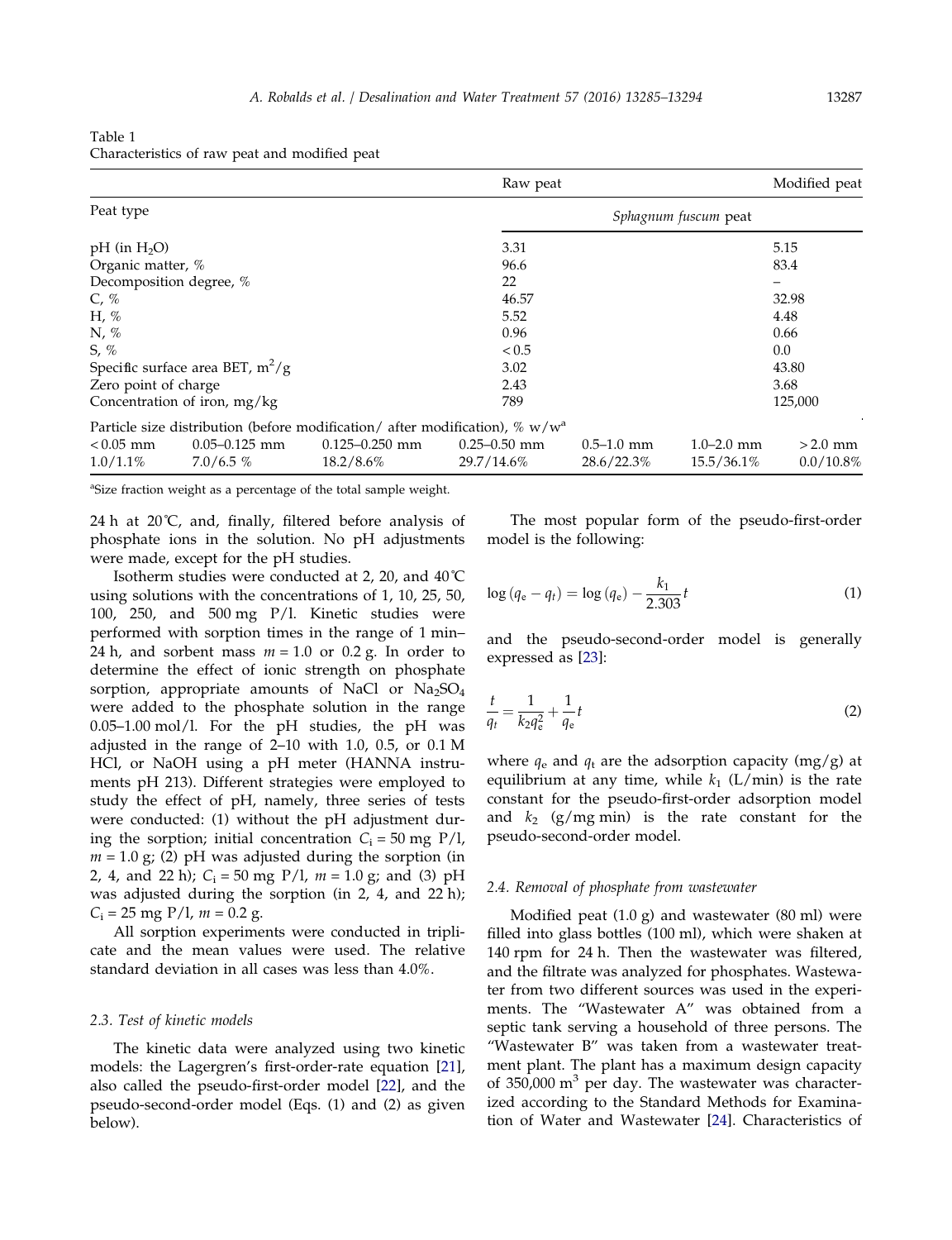the "Wastewater A" were as follows: biochemical oxygen demand = 160 mg/l; chemical oxygen demand =  $464 \text{ mg/l}$ ; total nitrogen =  $168 \text{ mg/l}$ ; total phosphorus =  $23 \text{ mg/l}$ ; phosphates =  $12.4 \text{ mg/l}$ ; total suspended solids =  $83 \text{ mg/l}$ ; and pH 7.70. Characteristics of the "Wastewater B" were as follows: biochemical oxygen demand =  $290 \text{ mg/l}$ ; chemical oxygen demand =  $583 \text{ mg/l}$ ; total nitrogen =  $52.2 \text{ mg/l}$ ; total phosphorus =  $6.67 \text{ mg/l}$ ; phosphates =  $3.62 \text{ mg/l}$ ; total suspended solids =  $449 \text{ mg/l}$ ; and pH 7.60.

In order to determine the maximum sorption capacity and to obtain the material for phytotoxicity tests, 15 g of modified peat was mixed with 15 l of the "Wastewater A". After 24 h, the suspension was filtered, and the filtrate was analyzed for phosphates. After filtration, the modified peat was collected, added to 15 l of untreated wastewater and mixed for 24 h once again. This procedure (i.e. sequential batch studies) was repeated five times until the full saturation capacity was reached (the phosphate concentration in the supernatant was the same as in the initial solution).

## 2.5. Phosphate analysis

The phosphate content in the filtrates, initial solutions, and wastewater was determined by the molybdenum blue spectrophotometric method at  $\lambda_{\text{max}}$ of 880 nm [\[25\]](#page-9-0) using a Hach Lange DR 2800 spectrophotometer.

#### 2.6. Phosphate uptake

The sorption capacity (expressed by the mass of phosphorus sorbed/mass of sorbent) was calculated from the decrease in phosphate concentration in the solutions. To calculate the sorption capacity of phosphate onto peat (mg  $P/g$ ), the following equation was used:

$$
q_{\rm e} = \frac{(C_{\rm i} - C_{\rm e}) \times V}{1000 \times m}
$$
 (3)

where  $q_e$  is the equilibrium sorption capacity (mg/g), V is the volume of phosphate solution (ml),  $m$  is the mass of peat used (g), and  $C_i$  and  $C_e$  are the initial and final (equilibrium) concentrations (mg/l).

#### 2.7. Phytotoxicity test

The cress seed (Lepidium sativum) germination index (GI) was used to estimate the phytotoxicity of raw peat, modified peat, and phosphate-saturated peat (i.e. spent sorbent). Peat or raw peat (10 g) was placed in Petri dishes, wetted with deionized water (30 ml), and covered with filter paper. Twenty L. sativum seeds were placed on the paper and kept in the dark for 48 h at 25˚C. The GI was calculated by multiplying the germination and root elongation according to the formula:

$$
GI = \left(\frac{G}{G_0}\right) \times \left(\frac{L}{L_0}\right) \times 100\tag{4}
$$

where G and L are the values of germinated seeds and root length in the spent sorbent, and  $G_0$  and  $L_0$  are values of these parameters in the control sample [\[26](#page-9-0)].

## 3. Results and discussion

## 3.1. Characteristics of raw peat and sorbent

If a sorbent is to be used on an industrial scale, besides having a high sorption capacity, it should be cheap and easily available in large quantities. Therefore, the peat used in this study was obtained from a commercially harvested raised bog. Slightly decomposed peat was used, as it exhibits better hydraulic properties [\[27\]](#page-9-0).

Raw peat was modified with iron(III) hydroxy ions using the sol–gel approach [\[28](#page-9-0)]. At the first stage of sorbent modification, we obtained colloidal suspension or sol of Fe(III) hydroxide. Its heating and reaction with the raw peat led to the formation of a gel-like structure.

The sorbent obtained can be considered as an organic–inorganic hybrid material, where the polyfunctional iron compounds have modified the sorbent properties. The Fourier transform infrared spectroscopy confirmed the interaction of iron(III) hydroxy ions with peat carboxylic groups. The FTIR spectra exhibited the absorption bands typical for peat, whereas after the modification of peat, the carboxylic group bands disappeared, and the carboxylic ion and hydroxyl group absorption increased. The differential spectrum (Fig. [1](#page-4-0), spectrum 3) shows a decrease in absorbance at  $1,720$  cm<sup>-1</sup> (–COOH) and its increase at 3,420 cm<sup>-1</sup> (–OH), 1,580 and 1,400 cm<sup>-1</sup> (–COO–). The decreasing carbonyl group (at 1,720 cm<sup>-1</sup>) and increasing carboxylic anion signal (at 1,580 and 1,400  $\text{cm}^{-1}$ ) clearly indicate complex formation between peat and iron compounds [[29\]](#page-9-0). The interaction between Fe(III) and peat carboxylic group preserves the amorphous iron phase (that was confirmed by XRD), which could be important for phosphate sorption.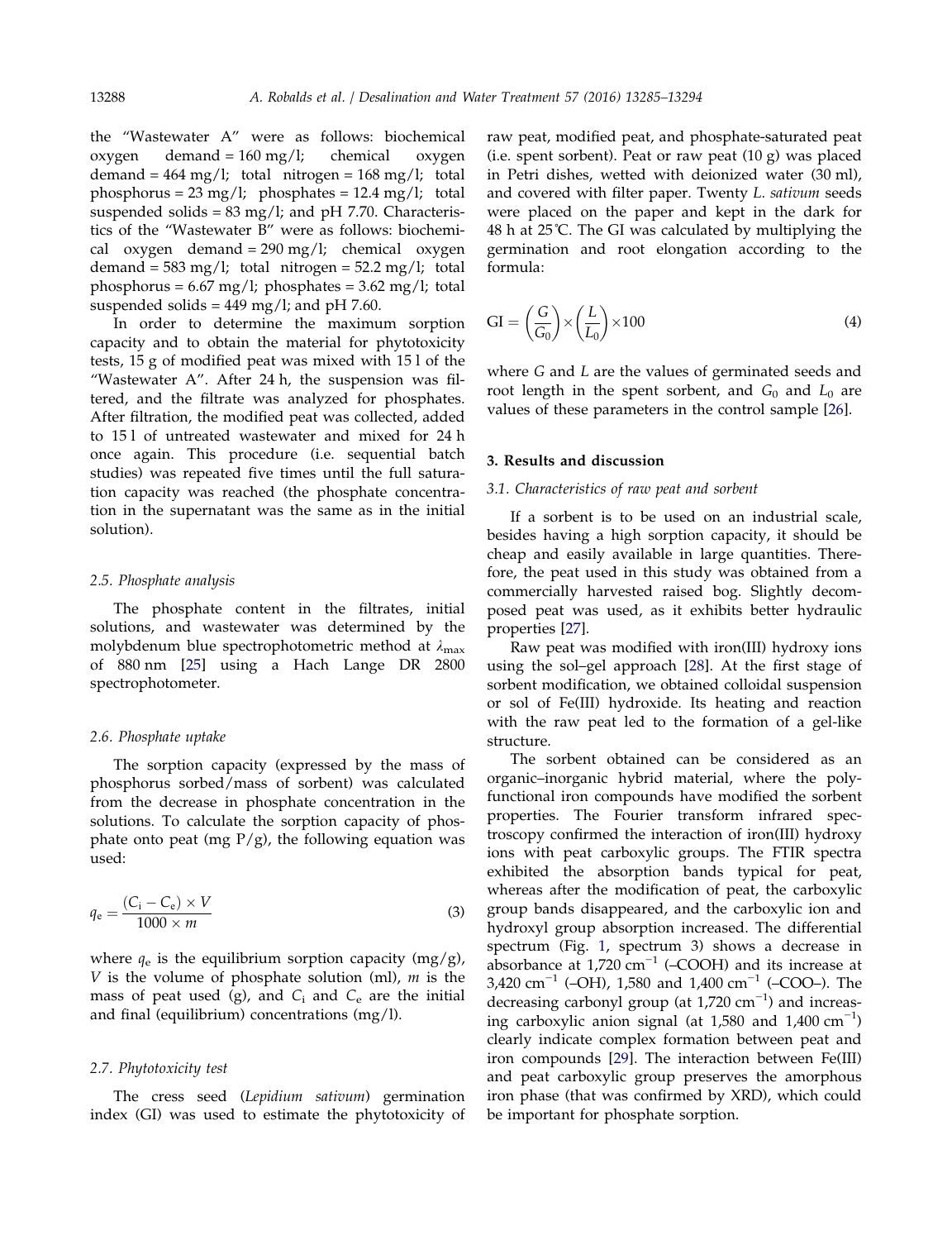<span id="page-4-0"></span>

Fig. 1. The FTIR spectra of peat and iron-modified peat. (1) raw peat, (2) peat modified with ferric hydroxide, and (3) differential spectrum.

The composition of iron-modified peat was analyzed by XRD, which showed no obvious diffraction peaks (data not shown), indicating that the modified peat was X-ray amorphous.

The particle-size distribution in the modified peat shows that approximately 50% of all particles are larger than 1 mm. Michalak and coworkers [[30\]](#page-9-0) have reported the findings of Kuyucak [\[31\]](#page-9-0), who had stated that the optimum sorbent particle size should be between 1 and 2 mm. To reduce possible clogging of the wastewater treatment system because of the small particle size, these particles could be granulated. Although it is necessary to obtain the desired granule properties, it should be pointed out that "granulation is more of a trial-and-error task making it difficult for academic researchers to make a significant contribution" [\[32\]](#page-9-0).

#### 3.2. Phosphate removal from synthetic solutions

# 3.2.1. Effect of initial phosphate concentration and temperature

To evaluate the removal of phosphate ions from aqueous solution by iron-modified peat at different temperatures, the sorption isotherms derived from the equilibrium batch sorption experiments were used. Primarily, the studies showed that raw peat had a sorption capacity below  $1 \text{ mg } P/g$ . As seen from Fig. 2, the sorption capacity of the modified peat increased with the increase in the initial phosphate concentration for all temperatures studied. The steep rise of the isotherm curves close to the origin indicates



Fig. 2. Effect of the initial concentration and temperature on the removal of phosphate ions by raw and modified peat: 1.0 g of sorbent, 80 ml solution, 24 h contact time. Relative standard deviation was less than 3.6% in all cases.

high uptake values at lower phosphate concentrations. At the initial phosphate concentrations of 0.1–25 mg P/l, 99% of phosphate ions were removed. The maximum sorption capacity of the modified peat reached 11.20 mg  $P/g$  at 20°C and the initial phosphate concentration of 500 mg P/l.

As the temperature of wastewater can change significantly depending on the season, it is important to know the effect of temperature on sorption performance. The maximum sorption capacity of peat increased from 9.64 to 11.53 mg  $P/g$  when the temperature was changed from 2 to 40˚C. The increase in the sorption effectiveness caused by the increase in temperature indicates the endothermic nature of sorption [\[33\]](#page-9-0).

The Langmuir equation was used to describe the experimental data of the isotherms:

$$
q_{\rm e} = \frac{bC_{\rm e} q_{\rm max}}{1 + bC_{\rm e}}\tag{5}
$$

This equation uses two parameters—i.e.  $q_{\text{max}}$  (the maximum sorbate uptake under the given conditions) and  $b$  (the Langmuir constant)—which reflect the nature of the sorbent and are useful to compare the sorption performance quantitatively [[34,35](#page-9-0)]. Besides, the calculation of  $q_{\text{max}}$  values is useful in the situations when equilibrium is not reached in the sorption experiments [\[36\]](#page-9-0).

It was proved that the Langmuir model very well describes the experimental data, as  $r^2$  was > 0.99 at all temperatures applied in our study. The maximum sorption capacities estimated by the Langmuir model were 9.65, 11.12, and 11.62 mg P/g at 2, 20, and 40˚C,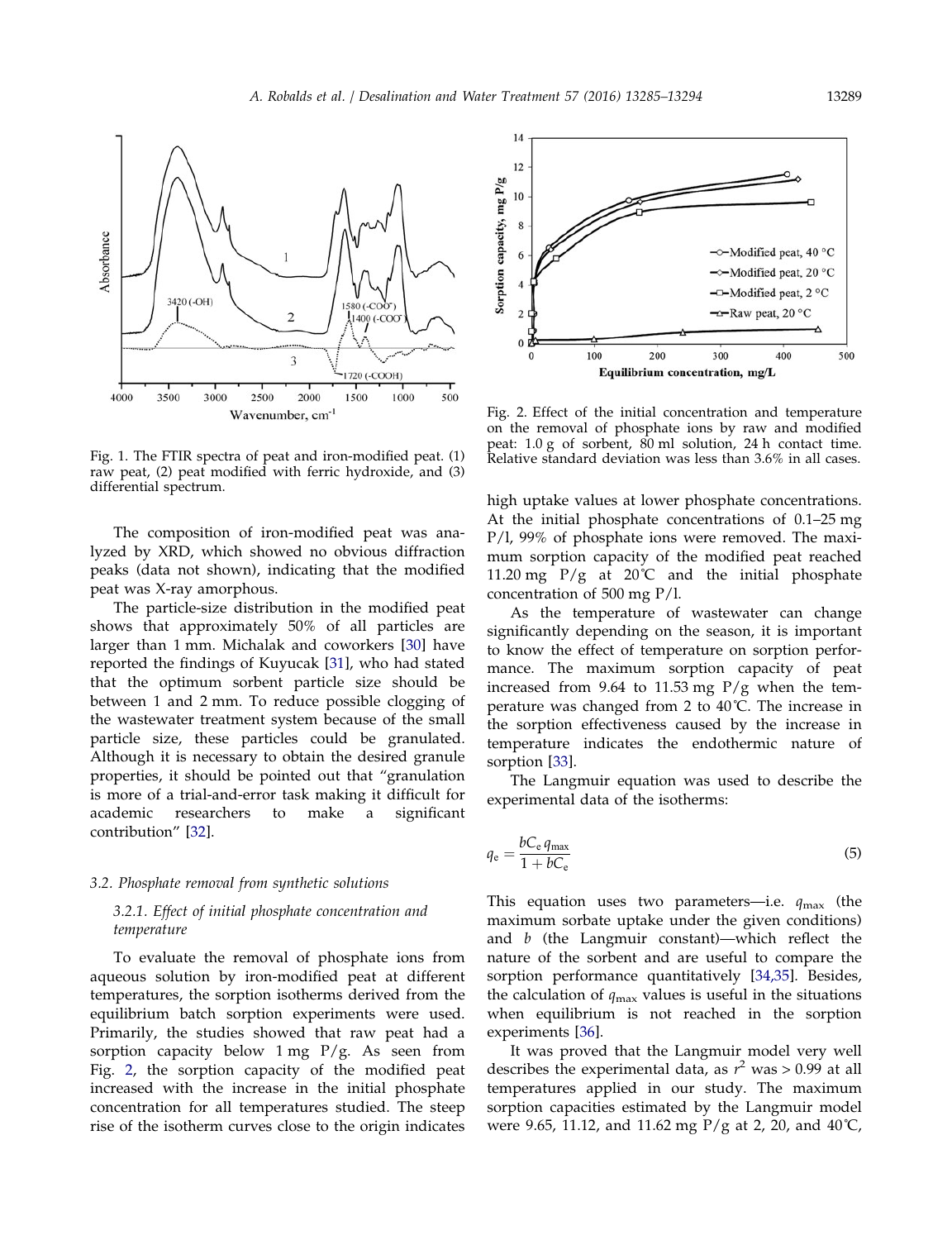respectively. The calculated Langmuir constant b indicated a greater affinity between the modified peat and phosphate ions at  $40^{\circ}$ C than at  $2^{\circ}$ C, as this constant decreased with the increasing temperature (2˚C:  $b = 0.177$ ; 20°C:  $b = 0.155$ ; 40°C:  $b = 0.090$ ). In general, a lower value of b indicates a higher affinity [[37](#page-9-0)].

The sorption capacity of the modified peat obtained in this study can be regarded as relatively high and could be compared to other materials reported in the literature (Table 2). However, materials with a high P sorption capacity should be tested in long-term experiments in full-size systems, because many of the materials showing a very high phosphorus removal potential in laboratory experiments do not show similar behavior in full-scale systems.

## 3.2.2. Effect of contact time

Kinetic performance is among the most important factors in evaluating the suitability of the material to be used in full-scale systems [\[40](#page-9-0)]. Sorption kinetic experiments are performed to determine the point of equilibrium, i.e. point where sorption reaction is completed and there is no change in sorbate concentration in the solution.

The effect of contact time at the initial phosphate concentration of 25 mg P/l and sorbent mass of 1.0 or 0.2 g is presented in Fig. 3. The results show that the removal of phosphate is very rapid with 1.0 g of sorbent used: 60.7% of phosphates were sorbed in the first 15 min. In contrast, only 7.4% of phosphates were sorbed with 0.2 g of sorbent used. In both cases, the first sorption stage was followed by a gradual increase in the amount of phosphate ions sorbed. The equilibrium was reached in 8 h with 99.5% P sorbed  $(m = 1.0 \text{ g})$  or 10 h with 40.9% P sorbed  $(m = 0.2 \text{ g})$ .

The data obtained from kinetic studies have been fitted to the pseudo-first-order and pseudo-secondorder kinetic models. The results of the kinetic



Fig. 3. Effect of contact time on the uptake of phosphate ions by the modified peat:  $1.0$  and  $0.2$  g of sorbent,  $80$  ml of 25 mg P/l, 1 min to 24 h contact time, 20˚C. Relative standard deviation was less than 4.0% in all cases.

parameters for phosphate sorption are listed in Table [3](#page-6-0). Based on the coefficients of determination  $(r^2)$ , the sorption of phosphates by the modified peat is best described by the pseudo-second-order equation. In addition, the equilibrium sorption capacities  $(q_e)$  calculated by the pseudo-second-order model were closer to the experimental values.

# 3.2.3. Effect of pH

Environmental factors can influence the uptake of pollutants by different types of sorbents, and the pH of the solution sometimes is regarded as the most important one.

Evaluation of the results of the first series (Fig. [4\)](#page-6-0) can lead to the conclusion that pH has almost no effect. However, these results are caused by the high-buffering capacity of peat. When the initial pH values were set to 2.0, 3.0, 4.0, 5.0, 6.0, 7.0, 8.0, 9.0, and 10.0, the pH

Table 2

Comparison of the sorption capacity of iron-modified peat with the values presented in the literature

| Material                        | Sorption capacity, mg $P/g$ | Reference  |  |
|---------------------------------|-----------------------------|------------|--|
| Raw (unmodified) peat           | 0.92                        | This study |  |
| Iron-modified peat              | 11.53                       | This study |  |
| Electric arc furnace steel slag | $0.13 - 0.28$               | $[9]$      |  |
| Basic oxygen furnace steel slag | $1.14 - 2.49$               | [9]        |  |
| Different kinds of sand         | $0.13 - 0.29$               | $[38]$     |  |
| Furnace slag                    | 8.89                        | [38]       |  |
| Mineral apatite                 | $\sim 0.3$                  | $[39]$     |  |
| Shale                           | 0.5                         | [5]        |  |
| Iron oxide tailings             | $\sim$ 9.0                  | $[1]$      |  |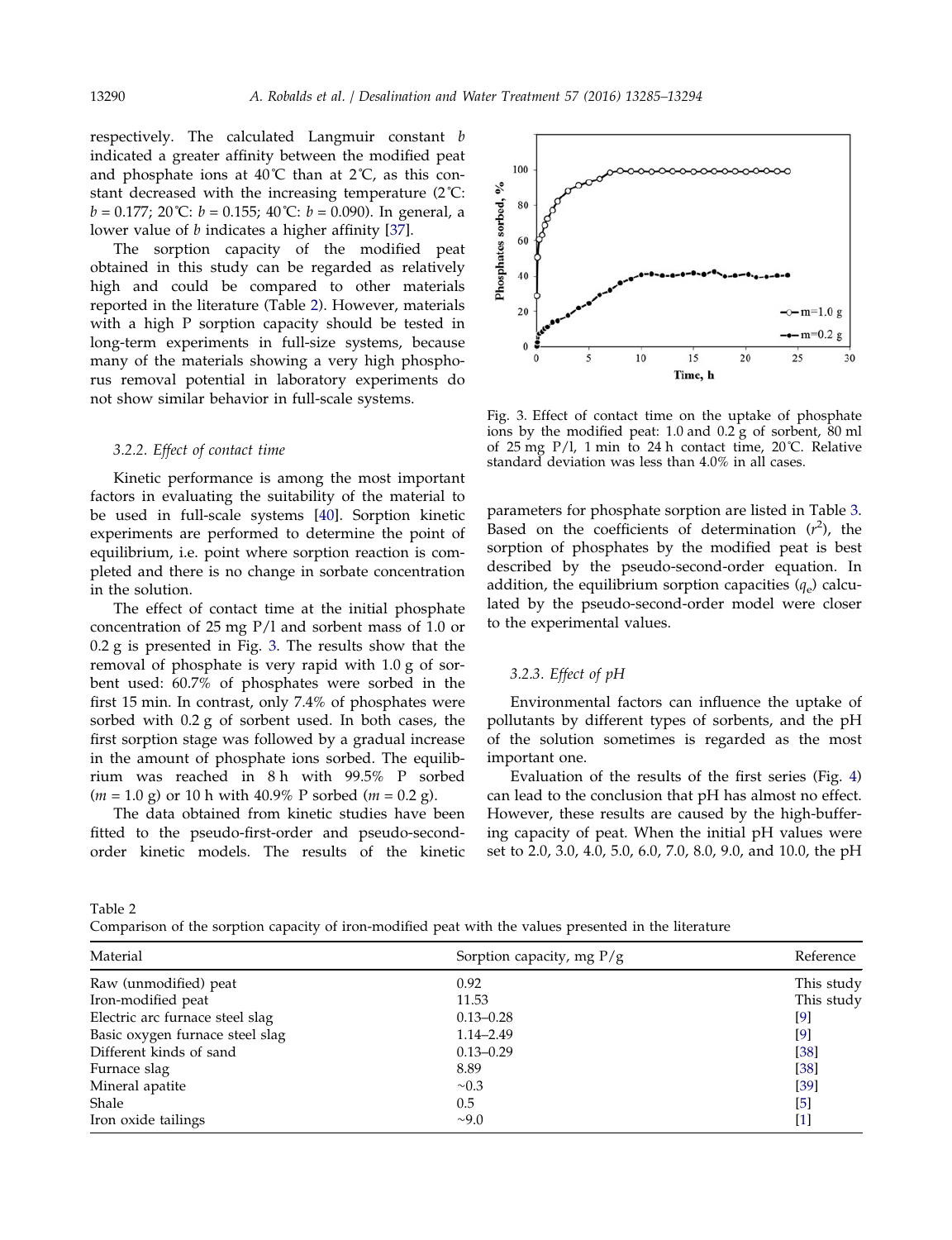|                    | $q_e^{\text{a}}$ (mg/g) | Pseudo-first-order kinetic model |              |      | Pseudo-second-order kinetic model |              |      |
|--------------------|-------------------------|----------------------------------|--------------|------|-----------------------------------|--------------|------|
| Mass of sorbent, g |                         | $k_1$ (L/min)                    | $q_e$ (mg/g) |      | $k_2$ (g/(mg min))                | $q_e$ (mg/g) |      |
| 0.2                | 4.11                    | 0.012                            | 4.79         | 0.83 | 0.001                             | 4.72         | 0.88 |
| 1.0                | 2.10                    | 0.016                            | 0.96         | 0.88 | 0.037                             | 2.02         | 0.99 |

<span id="page-6-0"></span>Table 3 Parameters for the kinetic models of phosphate sorption by the modified peat

<sup>a</sup>Actual (experimental) phosphate sorption capacity at equilibrium.

values after the sorption were 2.73, 5.61, 6.09, 6.23, 6.29, 6.42, 6.67, 6.74, and 6.81, respectively. In the second series, the pH was adjusted during the sorption (so that initial  $pH =$  final  $pH$ ). Therefore, the results are more representative in this case. At the same time, the pH of the solution cannot be fully evaluated, as a very high sorption effectiveness (99–100% removal) was observed in the pH range 2–5. In order to evaluate the effect of pH accurately, the chosen sorbent/sorbate ratio and the concentration of the initial solution must not lead to sorption effectiveness close to 100% in any of the pH values. Therefore, a third series was conducted, and the results showed that the sorption capacity is strongly dependent on the pH of the solution. When the pH was set to 2.0, the sorption effectiveness reached 83.0%, as compared to just 13.0% at the pH 10.0. The different results obtained in each of the series point to the importance of the study methodology in these types of experiments.

Several explanations can be found in literature as to why the sorption capacity is higher at low pH



Fig. 4. Effect of pH on the uptake of phosphate ions by the modified peat: (1) without pH adjustment, 1.0 g of sorbent, 80 ml of 50 mg P/l, 24 h contact time, 20˚C; (2) with pH adjustment,  $1.0 g$  of sorbent,  $80 ml$  of  $50 mg$  P/l,  $24 h$ contact time, 20˚C; and (3) with pH adjustment, 0.2 g of sorbent, 80 ml of 25 mg P/l, 24 h contact time, 20°C. Relative standard deviation was less than 4.0% in all cases.

values and decreases with the increase in pH. Lower sorption capacities are observed at high pH values, because there is a competition for the sorption sites between phosphate species and OH<sup>−</sup> ions [\[41\]](#page-9-0). In addition, at high pH values, the iron oxides present in the material carry more negative charges, which repulse the negatively charged  $PO_4^{3-}$  species [[1\]](#page-8-0).

# 3.2.4. Effect of ionic strength

Wastewater can contain all kinds of ions—such as SO<sup>2-</sup>, Cl<sup>-</sup>, CO<sup>2</sup>-, NO<sub>3</sub>, Mg<sup>2+</sup>, Ca<sup>2+</sup>, and Fe<sup>2+</sup>—which can influence the sorption effectiveness of the selected material [[42\]](#page-9-0). The results show that sorption capacity was strongly affected when NaCl or  $Na<sub>2</sub>SO<sub>4</sub>$  was added to the solution (Fig. 5). Without the addition of NaCl or Na<sub>2</sub>SO<sub>4</sub>, the sorption capacity reached 4.06 mg  $P/g$  (39.2% removal). Compared to that, when the ionic strength was set to 0.05 mol/l by NaCl or Na<sub>2</sub>SO<sub>4</sub>, the sorption capacity reached 5.90 mg P/g (59.0% removal) and 5.19 mg P/g (51.9% removal), respectively. However, the further increase in the ionic strength (from 0.05 to 1.0 mol/l) resulted in a small



Fig. 5. Effect of ionic strength on the uptake of phosphate ions by the modified peat: 0.2 g of sorbent, 80 ml of 25 mg P/l, 24 h contact time, 20°C. Relative standard deviation was less than 2.2% in all cases.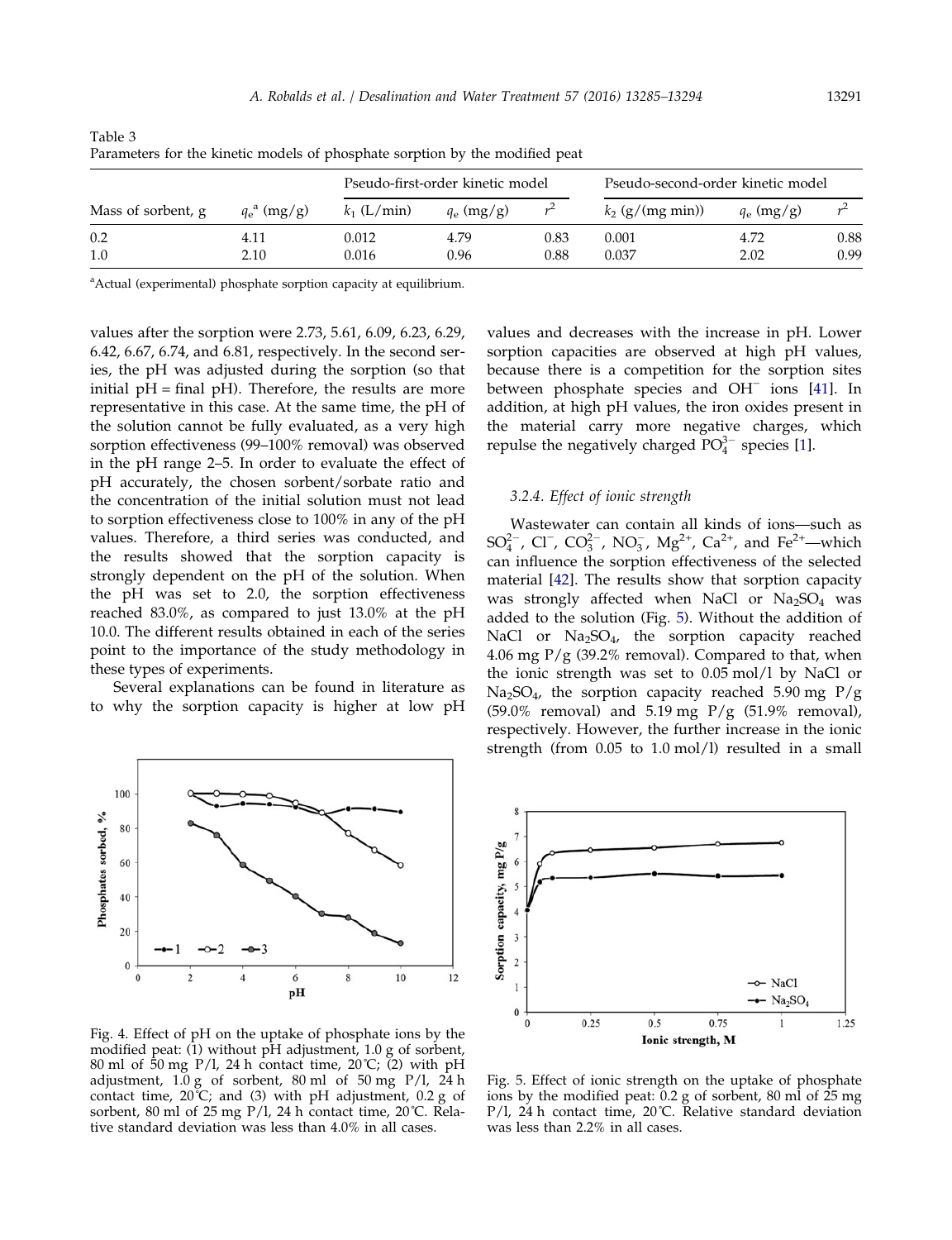additional effect on the uptake of phosphate ions, as the removal capacity reached 53–55% in the case of  $Na<sub>2</sub>SO<sub>4</sub>$  and 63–67% in the case of NaCl. The presence of the divalent anion  $SO_4^{2-}$  has a lower effect on the phosphate sorption than the monovalent Cl<sup>−</sup> anion, which might indicate that the charge density of the chosen anion plays a significant role.

Su and coworkers [\[43\]](#page-9-0) also have found a higher sorption capacity of zirconium oxide nanoparticles toward phosphates with the increase in the ionic strength. This effect was justified by the findings of McBride [\[44](#page-9-0)], who linked the increase in sorption efficiency with the formation of inner-sphere complexes. In the case of formation of outer-sphere complexes, the decrease in sorption efficiency with the increase in ionic strength would be observed. In addition, according to Ryden and Syers [[45](#page-9-0)], the increase in ionic strength increases the removal of phosphate ions, as higher ionic strength reduces the thickness of the diffusion layer.

# 3.3. Phosphate removal from wastewater

The sorption capacity of the tested sorbent could be significantly lower if a real wastewater was used instead of the synthetic solutions, as phosphate ions may compete for the sorption sites with other ions present in the wastewater. Taking into account this possibility, wastewater from two different sources was used to evaluate the sorption performance of the developed sorbent. Batch tests indicated that iron-modified peat can remove phosphates from wastewater with a very high efficiency: 98.5% of all phosphate ions were removed from the "Wastewater A", meaning that the phosphate concentration in the wastewater was reduced from 12.40 to 0.22 mg P/l. The removal efficiency from the "Wastewater B" reached 98.2%. It can be hypothesized that there is no significant effect of the wastewater composition on the removal of phosphates,

as a high removal efficiency was observed in both cases. Based on the sequential batch studies, it was determined that the maximum sorption capacity of iron-modified peat is 13.75 mg P/g, which is even higher than the value determined by isotherm studies using synthetic solutions (11.20 mg  $P/g$ ).

## 3.4. Recycling of spent sorbent

# 3.4.1. Concentration of heavy metals in the spent sorbent

When the saturation capacity of the sorbent has been reached, appropriate utilization of the spent sorbent is necessary. If the sorbent is utilized in land application, the concentration of heavy metals should be within safe limits. Accordingly, the concentrations of heavy metals in the spent sorbent were compared to the limit values for wastewater sludge established by some countries in the European Union. The results showed that modification significantly increased the concentration of heavy metals in peat when the purified grade  $FeCl<sub>3</sub>·6H<sub>2</sub>O$  was used (Table 4). However, the concentrations of these elements in the spent sorbent were below the limit values; therefore, the phosphate-saturated peat could be suitable for dispersion into soil in a similar manner as wastewater sludge is used in agriculture. Moreover, the concentration of heavy metals in the modified peat could be significantly reduced by using a higher grade  $FeCl<sub>3</sub>·6H<sub>2</sub>O$ , although this would increase the total costs of the developed sorbent.

## 3.4.2. Phytotoxicity test

The cress seed germination test, which integrates all the potentially harmful effects of the substances present in the sample, is a sensitive parameter for rapid evaluation of phytotoxicity. The calculated germination

Table 4

Concentration of metals in raw and modified peat compared with some maximum acceptable limits for heavy metal concentrations in sewage sludge for application to soil [[46\]](#page-9-0)

|                                      |                    | Ni     | Сu    | Zn    | Cd     | Pb    |
|--------------------------------------|--------------------|--------|-------|-------|--------|-------|
| Concentration of heavy metals, mg/kg | Raw peat           | < 0.50 | 0.51  | 2.49  | < 0.10 | 7.91  |
|                                      | Modified peat      | 234.54 | 70.80 | 10.68 | < 0.10 | 17.62 |
|                                      | Spent sorbent      | 160.91 | 72.83 | 80.01 | < 0.10 | 13.99 |
| Limit values, mg/kg                  | France             | 200    | 1,000 | 3,000 | 20     | 800   |
|                                      | Germany            | 200    | 800   | 2,500 | 10     | 900   |
|                                      | Spain, soil pH < 7 | 300    | 1,000 | 2,500 | 20     | 750   |
|                                      | Spain, soil pH > 7 | 400    | 1,750 | 4,000 | 40     | 1,200 |
|                                      | Poland             | 100    | 800   | 2,500 | 10     | 500   |
|                                      | Latvia             | 300    | 1,000 | 2,500 | 20     | 750   |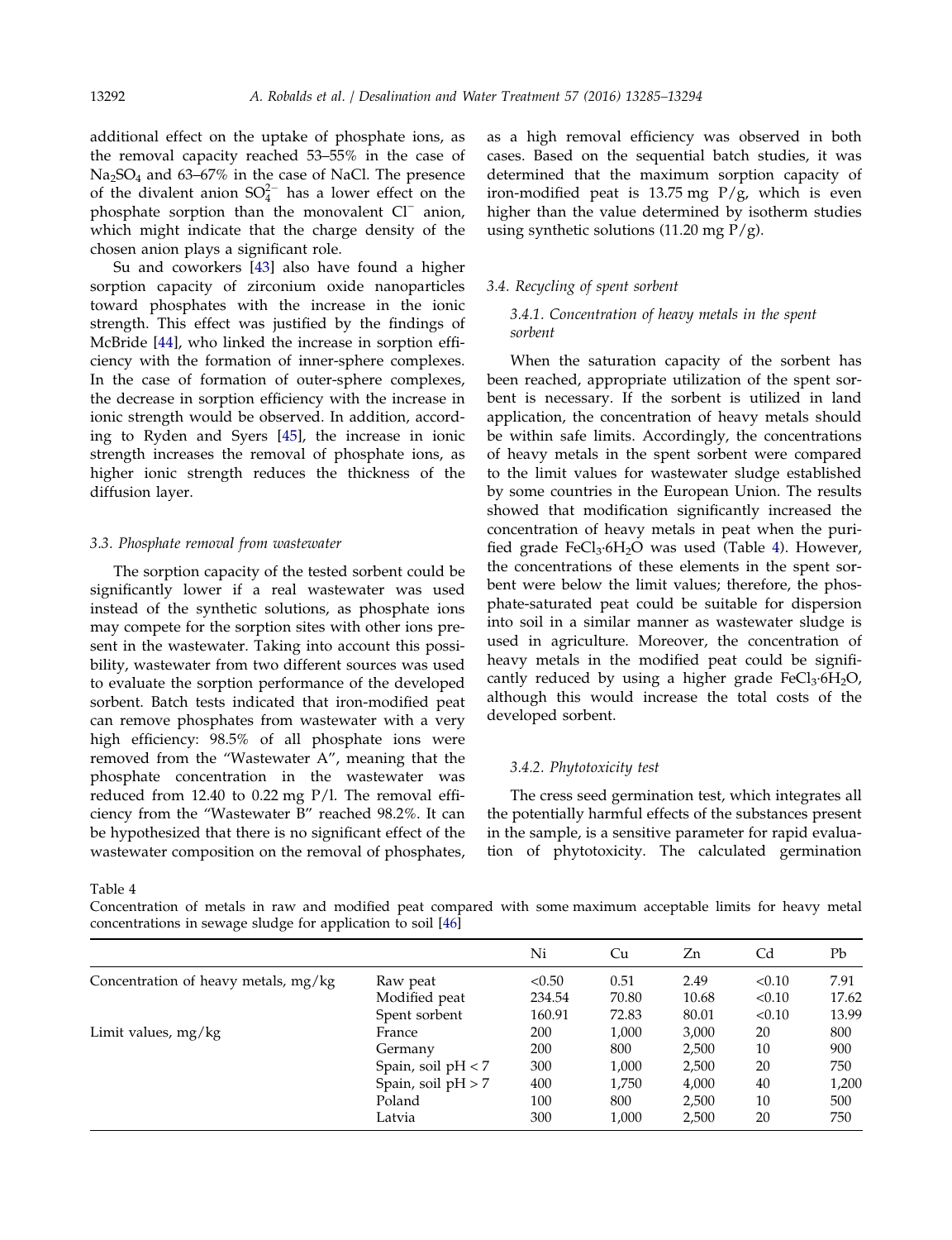<span id="page-8-0"></span>indexes for raw peat and modified peat were 31.2 and 24.3%, respectively. The results showed that a fresh sorbent significantly inhibited the seed germination and growth (unlike the spent sorbent), probably due to the salts precipitated on the surface of the sorbent during the modification. The calculated GI value for spent sorbent (69%) was higher than 50%, which indicates that the spent sorbent is non-toxic for plants [\[26\]](#page-9-0) and can potentially be used as an organic soil amendment. This type of utilization provides an additional benefit for the use of iron-modified peat, as it has been indicated that, in the case of traditional methods (e.g. chemical precipitation), it is very difficult or even impossible to recycle phosphorus in an economical industrial manner [3]. In general, peat can be used to improve the quality of soil, as it increases the water-holding capacity and content of organic carbon [\[47\]](#page-9-0).

# 4. Conclusions

Peat is a material with unique characteristics, and it has significant advantages when compared with other biosorbents. The phosphate sorption capacity of peat was significantly increased by the modification with iron(III) hydroxy ions. It was proved that the developed sorbent can be used as a highly effective material to remove phosphate ions from aqueous media—both synthetic solutions and real wastewater. Considering the phytotoxicity tests and concentration of heavy metals in the spent sorbent, it was concluded that phosphate-saturated peat (spent sorbent) can be utilized in land application, which would eliminate the need of costly disposal of the material in landfills. However, additional experiments should be carried out to evaluate the suitability of the developed sorbent for use in full-scale systems, such as constructed wetlands or the so-called filter/sorbent beds. These systems could be used as an alternative in rural areas and other places where traditional treatment methods cannot be applied.

# Acknowledgements

This work was supported by the European Social Fund (ESF) under Grant (2014/0009/1DP/1.1.1.2.0/ 13/APIA/VIAA/044). The raw peat used in the present study was kindly provided by Silu kudra SIA (Latvia).

### References

[1] L. Zeng, X. Li, J. Liu, Adsorptive removal of phosphate from aqueous solutions using iron oxide tailings, Water Res. 38 (2004) 1318–1326.

- [2] X. Song, Y. Pan, Q. Wu, Z. Cheng, W. Ma, Phosphate removal from aqueous solutions by adsorption using ferric sludge, Desalination 280 (2011) 384–390.
- [3] L.E. de-Bashan, Y. Bashan, Recent advances in removing phosphorus from wastewater and its future use as fertilizer (1997-2003), Water Res. 38 (2004) 4222–4246.
- [4] P. Loganathan, S. Vigneswaran, J. Kandasamy, N.S. Bolan, Removal and recovery of phosphate from water using sorption, Crit. Rev. Environ. Sci. Technol. 44 (2014) 847–907.
- [5] J.S. Cyrus, G.B. Reddy, Sorption and desorption of phosphorus by shale: Batch and column studies, Water Sci. Technol. 61 (2010) 599–606.
- [6] C.P. Vance, C. Uhde-Stone, D.L. Allan, Phosphorus acquisition and use: Critical adaptations by plants for securing a nonrenewable resource, New Phytol. 157 (2003) 423–447.
- [7] J.B. Xiong, Q. Mahmood, Adsorptive removal of phosphate from aqueous media by peat, Desalination 259 (2010) 59–64.
- [8] X. Yuan, C. Bai, W. Xia, B. Xie, J. An, Phosphate adsorption characteristics of wasted low-grade iron ore with phosphorus used as natural adsorbent for aqueous solution, Desalin. Water Treat. 54 (2015) 3020–3030.
- [9] C. Barca, C. Gérente, D. Meyer, F. Chazarenc, Y. Andrès, Phosphate removal from synthetic and real wastewater using steel slags produced in Europe, Water Res. 46 (2012) 2376–2384.
- [10] Z. Yi, X. Shibin, K. Dandan, X. Dong, K. Lingwei, H. Feng, W. Zhenbin, Phosphorus removal from domestic sewage by adsorption combined photocatalytic reduction with red mud, Desalin. Water Treat. 51 (2013) 7130–7136.
- [11] C.H. Wang, S.J. Gao, T.X. Wang, B.H. Tian, Y.S. Pei, Effectiveness of sequential thermal and acid activation on phosphorus removal by ferric and alum water treatment residuals, Chem. Eng. J. 172 (2011) 885–891.
- [12] G. Lyngsie, O.K. Borggaard, H.C.B. Hansen, A threestep test of phosphate sorption efficiency of potential agricultural drainage filter materials, Water Res. 51 (2014) 256–265.
- [13] R. Giesler, T. Andersson, L. Lövgren, P. Persson, Phosphate sorption in aluminum- and iron-rich humus soils, Soil Sci. Soc. Am. J. 69 (2005) 77–86.
- [14] M.K. Wang, Y.M. Tzou, Phosphate sorption by calcite, and iron-rich calcareous soils, Geoderma 65 (1995) 249–261.
- [15] J.R. Mclaughlin, J.C. Ryden, J.K. Syers, Sorption of inorganic phosphate by iron- and aluminium- containing components, J. Soil Sci. 32 (1981) 365–378.
- [16] C. Cocozza, V. D'Orazio, T.M. Miano, W. Shotyk, Characterization of solid and aqueous phases of a peat bog profile using molecular fluorescence spectroscopy, ESR and FT-IR, and comparison with physical properties, Org. Geochem. 34 (2003) 49–60.
- [17] S.A. Dean, J.M. Tobin, Uptake of chromium cations and anions by milled peat, Resour. Conserv. Recycl. 27 (1999) 151–156.
- [18] H. Joosten, D. Clarke, Wise Use of Mires and Peatlands, International Mire Conservation Group and International Peat Society, Saarijärvi, Finland, 2002.
- [19] O.R. Harvey, R.D. Rhue, Kinetics and energetics of phosphate sorption in a multi-component Al(III)-Fe